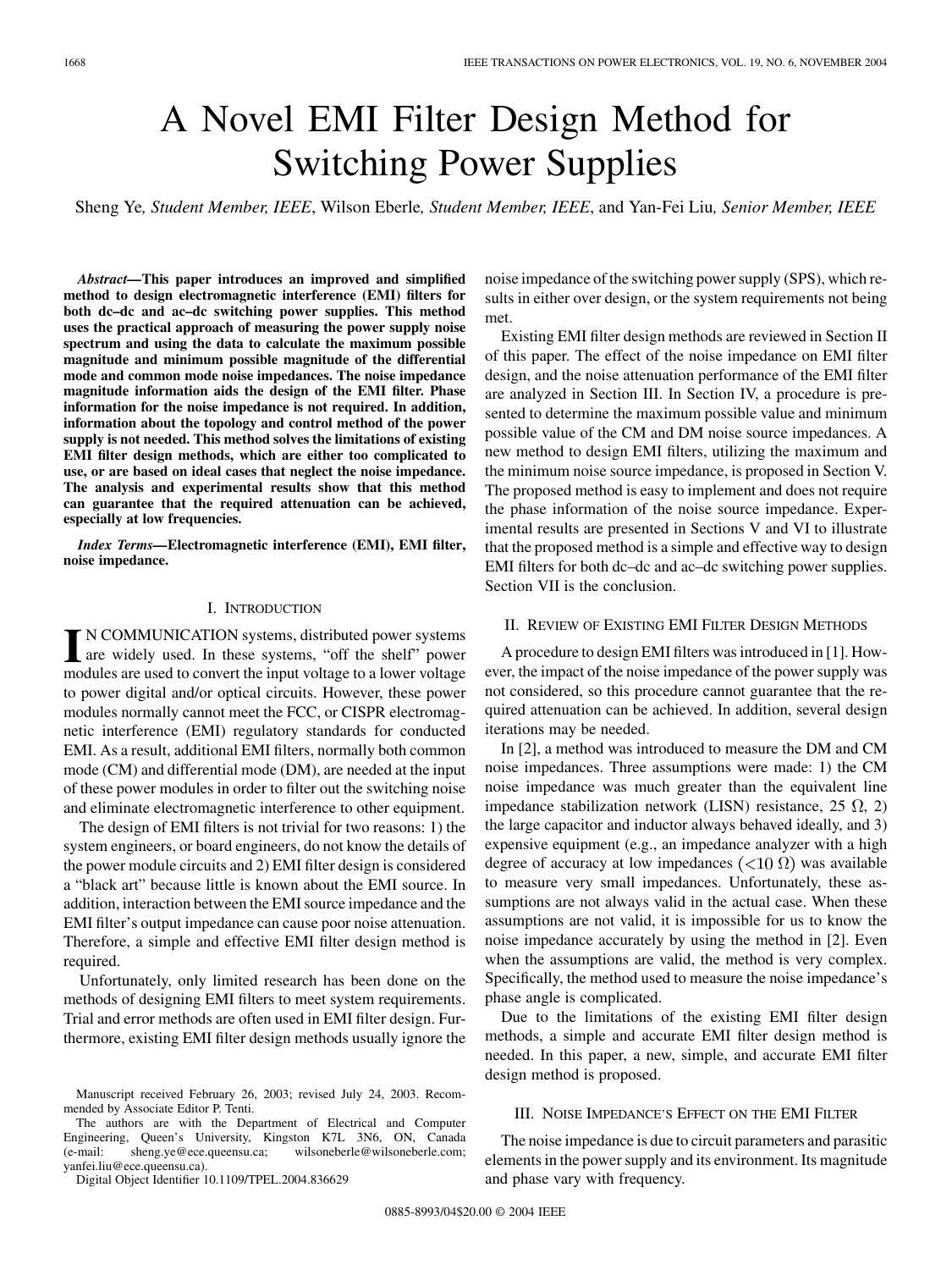

Fig. 1. EMI noise measurement test setup.



Fig. 2. CM noise equivalent circuit of a SPS with a CM inductor.

In this section, the interaction between the noise impedance of the noise source and the output impedance of the EMI filter is analyzed. Experimental results are presented to verify the theory for a commercially available, telecommunications,  $1/2$  brick size, isolated dc–dc power module with a nominal input voltage of 48 V, and an output voltage of 3.3 V at a full load current of 30 A. A power combiner was used in the measurements to separate the CM and DM noise spectrum from the total line noise spectrum [[3\]](#page-10-0), so that the impact of the CM and DM noise impedances could be considered independently.

In subsection A, the impact of the CM noise impedance is considered and in subsection B, the impact of the DM noise impedance is considered. It will be demonstrated that if the parameters of the EMI filter are not selected properly, the EMI filter can amplify noise at certain frequencies.

#### *A. Impact of the CM Noise Impedance*

The attenuation of an EMI filter is defined by

$$
A_T = \frac{V_{\text{noise without filter}}}{V_{\text{noise with filter}}}. \tag{1}
$$

 $V_{\text{noise without filter}}$  is measured at the LISN output as shown in Fig. 1 when no CM inductor is added, which corresponds to the situation when no EMI filter is added.  $V_{\text{noise with filter}}$  is measured at the LISN output when a CM inductor is added. The filter attenuation,  $A_T$ , is a function of frequency, so measurements must be taken, so that it can be calculated at several frequency points.

In order to simplify the analysis, it was assumed that: 1) the CM filter only consisted of a CM inductor, 2) the CM inductor only suppressed the CM noise, and 3) the CM noise current only conducted from noise source to earth. The CM equivalent circuit is obtained when a CM inductor is added to the input of the



Fig. 3. Vector explanation of (4).

SPS, which is labeled "noise source" in Fig. 1. The equivalent circuit is shown in Fig. 2. The impedance of the CM inductor is  $Z_{\text{fCM}}$ .  $R_{\text{loadCM}}$  is the equivalent resistance of the LISN.  $I_{\text{sCM}}$ represents the SPS noise source and  $Z_{\text{sCM}}$  represents the noise source impedance.

The noise voltage  $V_{\text{noise}}$  across  $R_{\text{loadCM}}$ , before and after the CM inductor is added, can be expressed by (2) as  $V_{\text{noise without filter}}$  and (3) as  $V_{\text{noise with filter}}$ , respectively

$$
V_{\text{noise without filter}} = \frac{R_{\text{loadCM}} Z_{\text{SCM}}}{R_{\text{loadCM}} + Z_{\text{SCM}}} I_{\text{sCM}} \tag{2}
$$
  

$$
V_{\text{max}} = \frac{R_{\text{loadCM}} Z_{\text{sCM}}}{R_{\text{loadCM}} Z_{\text{sCM}}} I_{\text{max}} \tag{3}
$$

$$
V_{\text{noise with filter}} = \frac{P_{\text{total}}}{R_{\text{load CM}} + Z_{\text{SCM}} + Z_{\text{fCM}}} I_{\text{sCM}}.
$$
 (3)

If (4) is satisfied,  $V_{\text{noise}}$  will be amplified after a CM inductor is added

$$
|R_{\text{loadCM}} + Z_{\text{SCM}} + Z_{\text{fCM}}| < |R_{\text{loadCM}} + Z_{\text{SCM}}|.\tag{4}
$$

In Fig. 3, (4) is illustrated for possible vector magnitudes of the parameters  $R_{\text{loadCM}}$ ,  $Z_{\text{fCM}}$ , and  $Z_{\text{sCM}}$ .

It can be noted from Fig. 3, that under certain conditions, the amplitude of vectors  $R_{\text{loadCM}} + Z_{\text{fCM}}$  and  $Z_{\text{sCM}}$  can be nearly equal with a phase difference of approximately 180°. Under these conditions, the filter amplifies the noise. At high frequencies, the inductance dominates ( $Z_{\text{fCM}} \gg R_{\text{loadCM}}$  and  $Z_{\text{fCM}} \gg Z_{\text{sCM}}$ ). At these high frequencies, the CM inductor can effectively suppress the CM noise spectrum. The CM noise spectrum before and after a CM inductor was added to the input of the SPS is illustrated in Fig. 4.

From the test results, we can see that the noise at 583 kHz was amplified, but at higher frequencies the noise was effectively suppressed. This demonstrates that the EMI filter should be designed properly in order to attenuate the noise for the entire frequency range.

In Fig. 4, the FCC 15 class A standards for conducted EMI have been included (top line) and a 3-dB limit is shown below the FCC class A standards. It is generally desirable to design a filter so that its noise spectrum is below the 3-dB limit to account for varying environmental conditions and component tolerances.

It is worth noting that more complex topologies for a CM filter can be used, but if the CM filter is not designed to match the CM noise impedance, the effects of the deteriorated impact of the EMI filter will still exist.

### *B. Impact of the DM Noise Impedance*

In order to simplify the analysis, it was assumed that 1) the DM filter only consisted of an X capacitor, 2) the X capacitor only suppressed the DM noise, and 3) the DM current only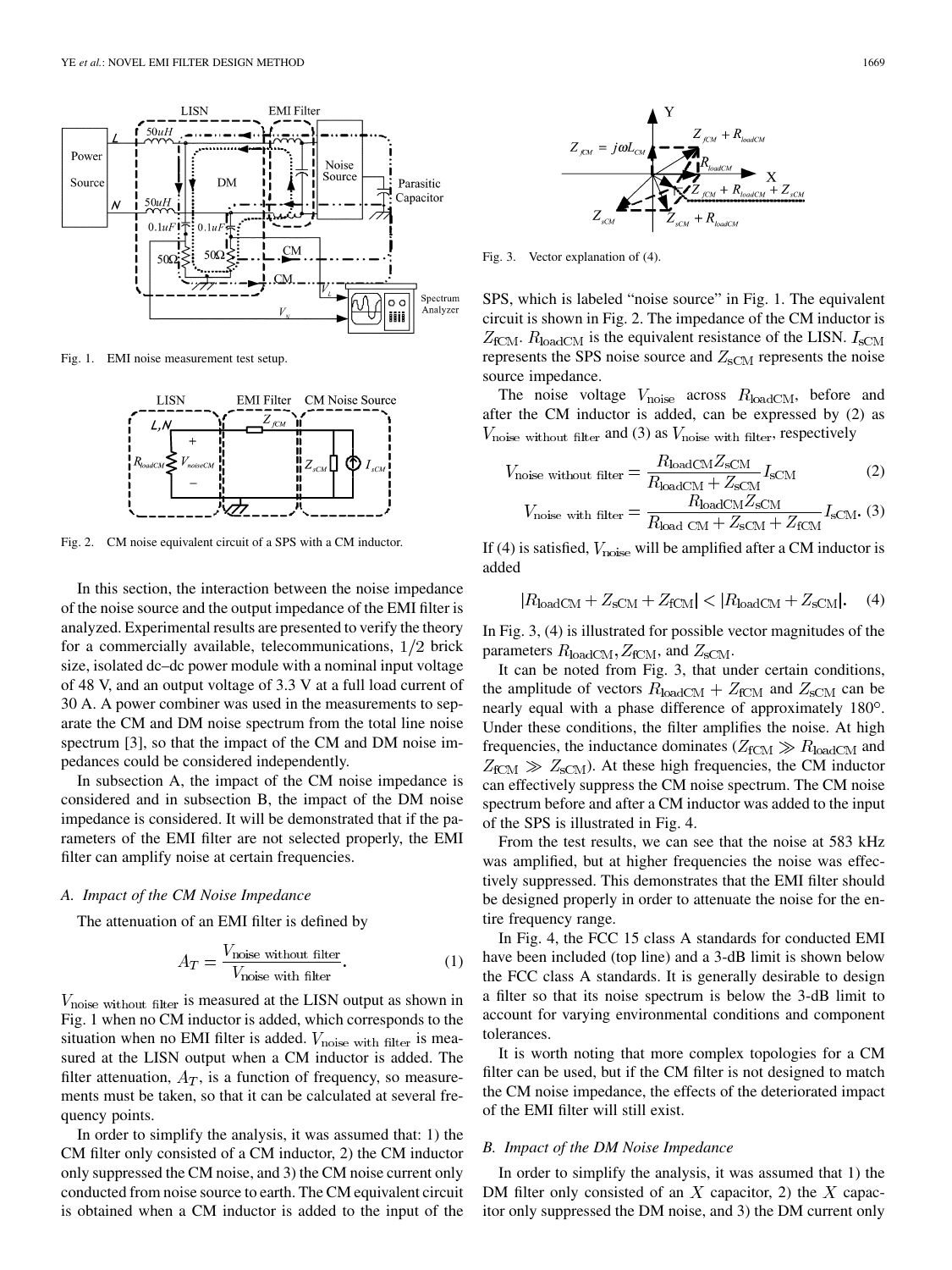

Fig. 4. CM noise test results before (CH1) and after (CH2) a CM inductor was added.



Fig. 5. DM noise equivalent circuit after an  $X$  capacitor is added.

conducted from noise source to power ground. Given these assumptions, the same method was used to analyze the DM noise impedance's impact.

The DM noise equivalent circuit is illustrated in Fig. 5. An  $X$  capacitor was added to the input of SPS. Using  $(1)$ , and the equivalent circuit in Fig. 5, we obtain (5), which simplifies to (6) for  $Z_{\rm sDM} \ll R_{\rm loadDM}$ , where  $Z_{\rm sDM}$  is the DM noise impedance of the SPS and  $Z_{fDM}$  is X capacitor's impedance.

$$
|A_{\text{TDM}}| = \left| 1 + \frac{R_{\text{loadDM}} Z_{\text{sDM}}}{Z_{\text{fDM}} (R_{\text{loadDM}} + Z_{\text{sDM}})} \right| \tag{5}
$$

$$
|A_{\text{TDM}}| \approx \left| 1 + \frac{Z_{\text{SDM}}}{Z_{\text{fDM}}} \right|.
$$
 (6)

If  $-1 < Z_{\rm sDM}/Z_{\rm fDM} < 0$ , the attenuation is less than one, and the DM noise is amplified. This phenomenon is illustrated in Fig. 6, where the DM noise spectrum at 4.15 MHz was amplified when an  $X$  capacitor was added to the input of the SPS.

Similar to the case for CM filter design, more complex topologies for the DM filter can be used. However, if the DM filter is not designed to match the DM noise impedance, the effects of the deteriorated impact of the EMI filter will still exist.

From the above analysis and experimental results, for both the CM and DM cases, we can see that in order to effectively suppress the EMI noise, the EMI filter must be designed to match



Fig. 6. Test results illustrating amplification of DM noise before (CH2) and after (CH1) an X capacitor was added.



Fig. 7. Noise equivalent circuit with the inductor at the input of the SPS.

the noise impedance. If the inductor faces the input of the SPS, the inductor's impedance should be much larger than the noise impedance, in order to effectively suppress the noise. The opposite is true if the capacitor faces the input of the SPS, namely the capacitor's impedance should be much smaller than the noise impedance, so that the noise may be suppressed via the capacitor and not the parallel noise source impedance. This can be demonstrated by considering the two common filter configurations illustrated in Fig. 7, where the inductor faces the input of the SPS, and in Fig. 8, where the capacitor faces the input of the SPS.

For the configuration of Fig. 7, if it is assumed that the inductors impedance is much larger than the noise impedance, then the phase angle of the noise impedance can be neglected and the worst case attenuation occurs when the noise impedance is large. Therefore, it is proposed that if the maximum magnitude of the noise impedance,  $|Z_s|_{\text{Max}}$ , can be easily determined, then the EMI filter can be effectively designed using the maximum magnitude of the noise impedance.

For the configuration of Fig. 8, if it is assumed that the capacitors impedance is much smaller than the noise impedance, then the phase angle of the noise impedance can be neglected and the worst case attenuation occurs when the noise impedance is small. Therefore, it is proposed that if the minimum magnitude of the noise impedance,  $|Z_s|_{\text{Min}}$ , can be easily determined, then the EMI filter can be effectively designed using the minimum magnitude of the noise impedance.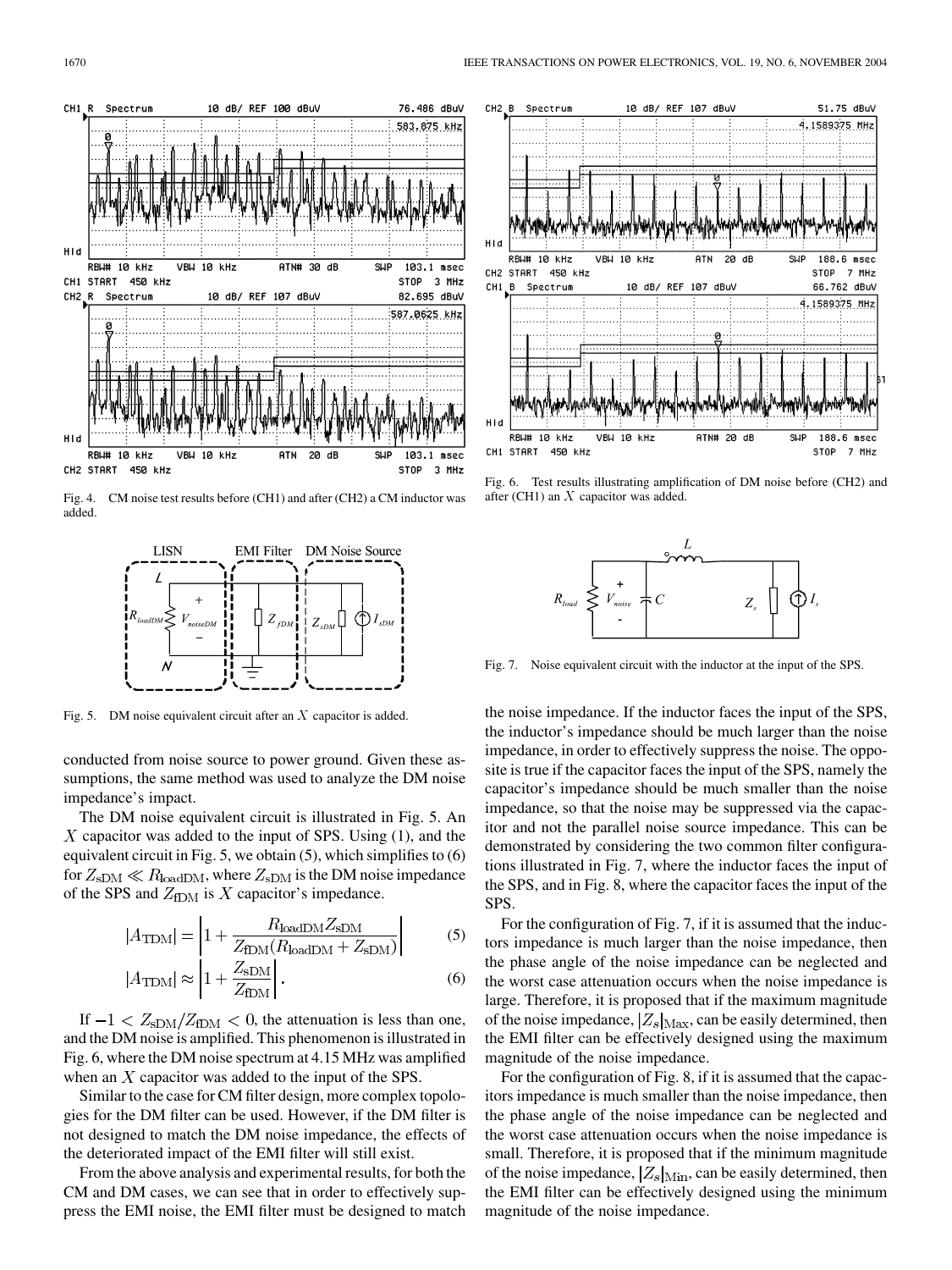

Fig. 8. Noise equivalent circuit with the capacitor at the input of the SPS.

## IV. DETERMINATION OF THE MAXIMUM AND MINIMUM CM AND DM NOISE IMPEDANCES

It has been demonstrated that the noise impedance has a significant impact on the attenuation of the EMI filter. In order to effectively attenuate the EMI noise over the frequency range of interest, the EMI filter must be designed to match the noise impedance. However, the phase angle and amplitude of the noise impedance of a SPS varies by frequency. Furthermore, it is difficult to measure the noise impedance's phase angle and amplitude accurately over a wide frequency range, such as that required by the FCC 15 (0.45 to 30 MHz).

It was proposed in Section III, that 1) if the maximum possible amplitude and the minimum possible amplitude of the noise impedance can be determined and 2) if the EMI filter components are selected properly, then the EMI filter can be designed effectively. In addition, the task of measuring the maximum and minimum amplitude of the noise impedance is much easier. The measurement methods are summarized below. For the measurements, a power combiner was used to separate the CM and DM noise spectrum from the total line noise spectrum.

# *A. Determining the Maximum Possible Value and Minimum Possible Value of the CM Noise Impedance*

For the CM noise impedance measurement, it was assumed that: 1) the CM inductor only suppresses the CM mode noise and 2) the CM noise current only conducts from the noise source to earth.

In order to measure the maximum possible value and minimum possible value of the CM noise impedance, a test inductor was added to the input of the SPS. The measurement test setup is illustrated in Fig. 9. The circuit in Fig. 9 can be further simplified to the CM equivalent circuit, illustrated in Fig. 2. Using the equivalent circuit in Fig. 2 and (1), (7) can be derived and simplified as (8), where  $Z_{fCM}$  is the impedance of the CM inductor and  $R_{\text{loadCM}} = 25 \Omega$  is the LISN parallel equivalent resistance

$$
A_{\text{TCM}} = \frac{\frac{R_{\text{loadCM}} Z_{\text{sCM}}}{R_{\text{loadCM}} + Z_{\text{sCM}} I_{\text{sCM}}}}{\frac{Z_{\text{sCM}}}{R_{\text{loadCM}} + Z_{\text{sCM}} I_{\text{sCM}} R_{\text{loadCM}}}
$$
(7)

$$
A_{\rm TCM} = 1 + \frac{Z_{\rm fCM}}{R_{\rm loadCM} + Z_{\rm sCM}}.\tag{8}
$$

From (8), the following relationship is obtained:

$$
|R_{\text{loadCM}} + Z_{\text{sCM}}| = \frac{|Z_{\text{fCM}}|}{|A_{\text{TCM}} - 1|}.
$$
 (9)

It is noted that  $A_{\text{TCM}}$  is a complex quantity and only  $|A_{\text{TCM}}|$ can be easily measured. The objective is to find the maximum and minimum noise source impedances  $|Z_{\text{sCM}}|_{\text{Max}}$  and



Fig. 9. CM noise impedance measurement test setup.



Fig. 10. Graphical illustration of (10).

 $|Z_{\text{sCM}}|_{\text{Min}}$ , respectively. For  $A_{\text{TCM}} \gg 1$ , the relationship given by (10) is derived from (9)

$$
|R_{\text{loadCM}} + Z_{\text{sCM}}| \approx \frac{|Z_{\text{fCM}}|}{|A_{\text{TCM}}|}.
$$
 (10)

In (10),  $Z_{\text{sCM}}$  is the CM noise impedance and  $R_{\text{loadCM}}(=$  $25 \Omega$ ) is the LISN CM load resistance.  $A_{\text{TCM}}$  is the CM noise attenuation measured after a test CM inductor was added.  $Z_{fCM}$ is the impedance of the test CM inductor at the test frequency point. From (10), it is clear that  $|Z_{\text{fCM}}/A_{\text{TCM}}|$  is a fixed real number. Furthermore, suppose  $|Z_{\text{fCM}}/A_{\text{TCM}}|$  is the radius  $r$ . Then in (10), the only unknown variable is  $Z_{\text{sCM}}$ , which is a complex number. If we let  $Z_{sCM}$  represent a complex number as  $Z_{\text{sCM}} = x + jy$ , then (10) can be expressed by (11), where it is clear that (11) represents a circle centered at  $-R_{\text{loadCM}}$  with radius  $r = |Z_{\text{fCM}}/A_{\text{TCM}}|$ . This circle is illustrated in Fig. 10. The maximum and the minimum magnitude of the noise impedance can be derived easily From Fig. 10

$$
|(R_{\text{loadCM}} + x) + jy| = r \rightarrow \sqrt{(R_{\text{loadCM}} + x)^2 + y^2}
$$

$$
= r \rightarrow (R_{\text{loadCM}} + x)^2 + y^2 = r^2.
$$
(11)

It is clear from Fig. 10, that the maximum CM noise impedance  $Z_{\text{sCMMax}}$  is on the real axis on the left side of the circle. The minimum CM noise impedance  $Z_{\text{sCMMin}}$  is on the real axis on the right side of the circle. Therefore, using Fig. 10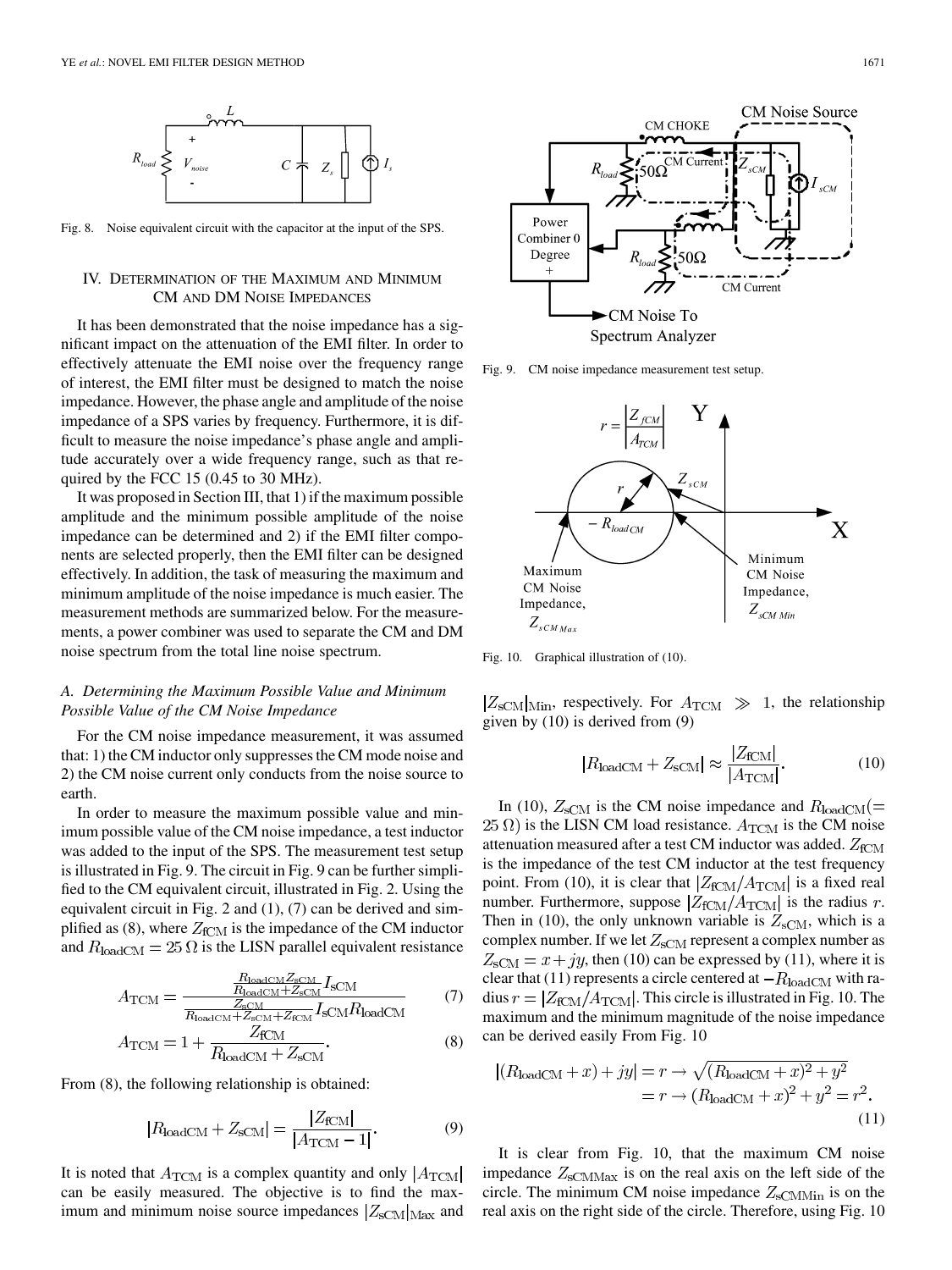and (9), the maximum possible magnitude and minimum possible magnitude of CM noise impedances for 1)  $|A_{\text{TCM}}| \ge 10$ and 2)  $|A_{\text{TCM}}|$  < 10 are approximated as follows.

1) When  $|A_{\text{TCM}}| \geq 10$ 

$$
|Z_{\text{SCM}}|_{\text{Max}} \approx \left| R_{\text{loadCM}} + \frac{|Z_{\text{FCM}}|}{|A_{\text{TCM}}|} \right| \tag{12}
$$

$$
|Z_{\text{sCM}}|_{\text{Min}} \approx \left| R_{\text{loadCM}} - \frac{|Z_{\text{fCM}}|}{|A_{\text{TCM}}|} \right|.
$$
 (13)

2) When 
$$
|A_{\rm TCM}| < 10
$$

$$
|Z_{\text{SCM}}|_{\text{Max}} \approx \left| R_{\text{loadCM}} + \left| \frac{Z_{\text{fCM}}}{|A_{\text{TCM}}| - 1} \right| \right| \tag{14}
$$

$$
|Z_{\text{SCM}}|_{\text{Min}} \approx \left| R_{\text{loadCM}} - \left| \frac{Z_{\text{FCM}}}{|A_{\text{TCM}}| + 1} \right| \right|.
$$
 (15)

For example, at full load the CM noise spike of the SPS at 1 MHz was 70 dB. After a test CM inductor was added, such that the attenuation was greater than one, the CM noise at 1 MHz was 50 dB, then

$$
|A_{\text{TCM}}| = 10^{\frac{70-50}{20}} = 10.
$$

Using an impedance analyzer, the CM inductor's impedance was measured to be 5 k $\Omega$  at 1 MHz.  $|Z_{\text{scm}}|_{\text{Max}}$  and  $|Z_{\text{scm}}|_{\text{Min}}$ were calculated to be 525 and 475  $\Omega$  using (12) and (13), respectively. Typically, the CM noise impedance varies with frequency, so some points in the frequency range of interest were selected and then the maximum possible value and minimum possible value of the CM noise impedance were calculated at these frequency points.

# *B. Determining the Maximum Possible Value and Minimum Possible Value of the DM Noise Impedance*

For the DM noise impedance measurement, it was assumed that 1) the  $X$  capacitor only suppressed the DM noise and 2) the DM noise impedance  $Z_{\text{sDM}}$  was smaller than LISN equivalent resistance of 100  $\Omega$ , (typically,  $|Z_{sDM}| \ll 100 \Omega$ ), and 3) the DM noise current only conducted from the noise source to power ground.

To measure the maximum and minimum DM noise impedance, a test  $X$  capacitor was added to the input of the SPS under test. The test setup is illustrated in Fig. 11.

The circuit in Fig. 11 can be further simplified to the circuit shown in Fig. 5. Using the DM equivalent circuit of Fig. 5 and (1), (16) was derived and approximated as (17), where  $|Z_{\text{sDM}}| \ll R_{\text{loadDM}} = 100 \Omega$  and  $Z_{\text{fDM}}$  is the impedance of the  $X$  capacitor

$$
|A_{\text{TDM}}| = \left| \frac{\frac{R_{\text{loadDM}} Z_{\text{SDM}}}{R_{\text{loadDM}} + Z_{\text{SDM}}} I_{\text{SDM}}}{\frac{R_{\text{loadDM}} Z_{\text{SDM}} Z_{\text{SDM}}}{\frac{R_{\text{loadDM}} Z_{\text{SDM}} Z_{\text{IDM}}}{\frac{R_{\text{Dodd}} Z_{\text{DDM}}}{\frac{R_{\text{loadDM}} Z_{\text{SDM}}}{\frac{R_{\text{loadDM}} Z_{\text{SDM}}}{\frac{R_{\text{loadDM}} Z_{\text{SDM}}}{\frac{R_{\text{Dodd}}}{\frac{R_{\text{Dodd}}}{\frac{R_{\text{D}}}{\frac{R_{\text{D}}}{\frac{R_{\text{D}}}{\frac{R_{\text{D}}}{\frac{R_{\text{D}}}{\frac{R_{\text{D}}}{\frac{R_{\text{D}}}{\frac{R_{\text{D}}}{\frac{R_{\text{D}}}{\frac{R_{\text{D}}}{\frac{R_{\text{D}}}{\frac{R_{\text{D}}}{\frac{R_{\text{D}}}{\frac{R_{\text{D}}}{\frac{R_{\text{D}}}{\frac{R_{\text{D}}}{\frac{R_{\text{D}}}{\frac{R_{\text{D}}}{\frac{R_{\text{D}}}{\frac{R_{\text{D}}}{\frac{R_{\text{D}}}{\frac{R_{\text{D}}}{\frac{R_{\text{D}}}{\frac{R_{\text{D}}}{\frac{R_{\text{D}}}{\frac{R_{\text{D}}}{\frac{R_{\text{D}}}{\frac{R_{\text{D}}}{\frac{R_{\text{D}}}{\frac{R_{\text{D}}}{\frac{R_{\text{D}}}{\frac{R_{\text{D}}}{\frac{R_{\text{D}}}{\frac{R_{\text{D}}}{\frac{R_{\text{D}}}{\frac{R_{\text{D}}}{\frac{R_{\text{D}}}{\frac{R_{\text{D}}}{\frac{R_{\text{D}}}{\frac{R_{\text{D}}}{\frac{R_{\text{D}}}{\frac{R_{\text{D}}}{\frac{R_{\text{D}}}{\frac{R_{\text{D}}}{\frac{R_{\text{D}}}{\frac{R_{\text{D}}}{\frac{R_{\text{D}}}{\frac{R_{\text{D}}}{\frac{R_{\text{D}}
$$

$$
|A_{\text{TDM}}| \approx \left| 1 + \frac{Z_{\text{sDM}}}{Z_{\text{fDM}}} \right| \tag{17}
$$

$$
|Z_{\rm sDM}|_{\rm Min} = |Z_{\rm fDM}| ||A_{\rm TDM}| - 1| \tag{18}
$$

$$
|Z_{\rm sDM}|_{\rm Max} = |Z_{\rm fDM}| ||A_{\rm TDM}| + 1|.
$$
 (19)

It is noted that  $A_{\text{TDM}}$  is a complex quantity and only  $|A_{\text{TDM}}|$ can be easily measured. The maximum and minimum value



Fig. 11. DM noise impedance measurement test setup.

DM noise impedance measurement was similar to the CM noise impedance measurement. Equations (18) and (19) were used to calculate the maximum and minimum DM noise impedances. After measuring the maximum possible value and minimum possible value of the CM and DM noise impedances, the EMI filter topology and components were selected based on the maximum or minimum value of the CM and DM noise impedances, for whichever yielded the least or worst case attenuation.

## V. EMI FILTER DESIGN

In this section, a method to design an EMI filter using the maximum and minimum CM and DM noise impedances is introduced. The dc–dc power supply described in Section III is used as an example. The objective was to design an EMI filter, so that the SPS would pass the FCC 15 Class B regulations for conducted EMI. The CM and DM filters were designed separately. The maximum or minimum worst case noise impedance was considered for each filter. After completion of the CM and DM filters, they were put together to make the complete filter. The procedure to design the EMI filter is summarized as follows.

- 1) Test the CM and DM noise spectrum of the SPS.
- 2) Measure the noise voltage,  $V_{\text{noise}}$ , with and without a simple filter (e.g., a capacitor), and then use the attenuation to calculate the maximum CM and DM noise impedances for the frequency range under consideration (0.45–30 MHz for the FCC 15).
- 3) Design the EMI filter using the maximum magnitude, or minimum magnitude of the noise impedance, which ever yields the least attenuation.
- 4) Test the completed EMI filter.

The CM and DM noise spectra of the unfiltered dc–dc SPS, operating at full load, are illustrated in Figs. 12 and 13, respectively. The FCC 15 Class B standards are indicated by the top horizontal line, and the second line is a 3-dB margin below the FCC 15 Class B line.

From the test results, it is noted that the CM noise was the dominant factor. Furthermore, the largest noise spikes occurred in the range from 0.45 to 2 MHz. Therefore, the CM noise impedance measurements were focused within this range. Cal-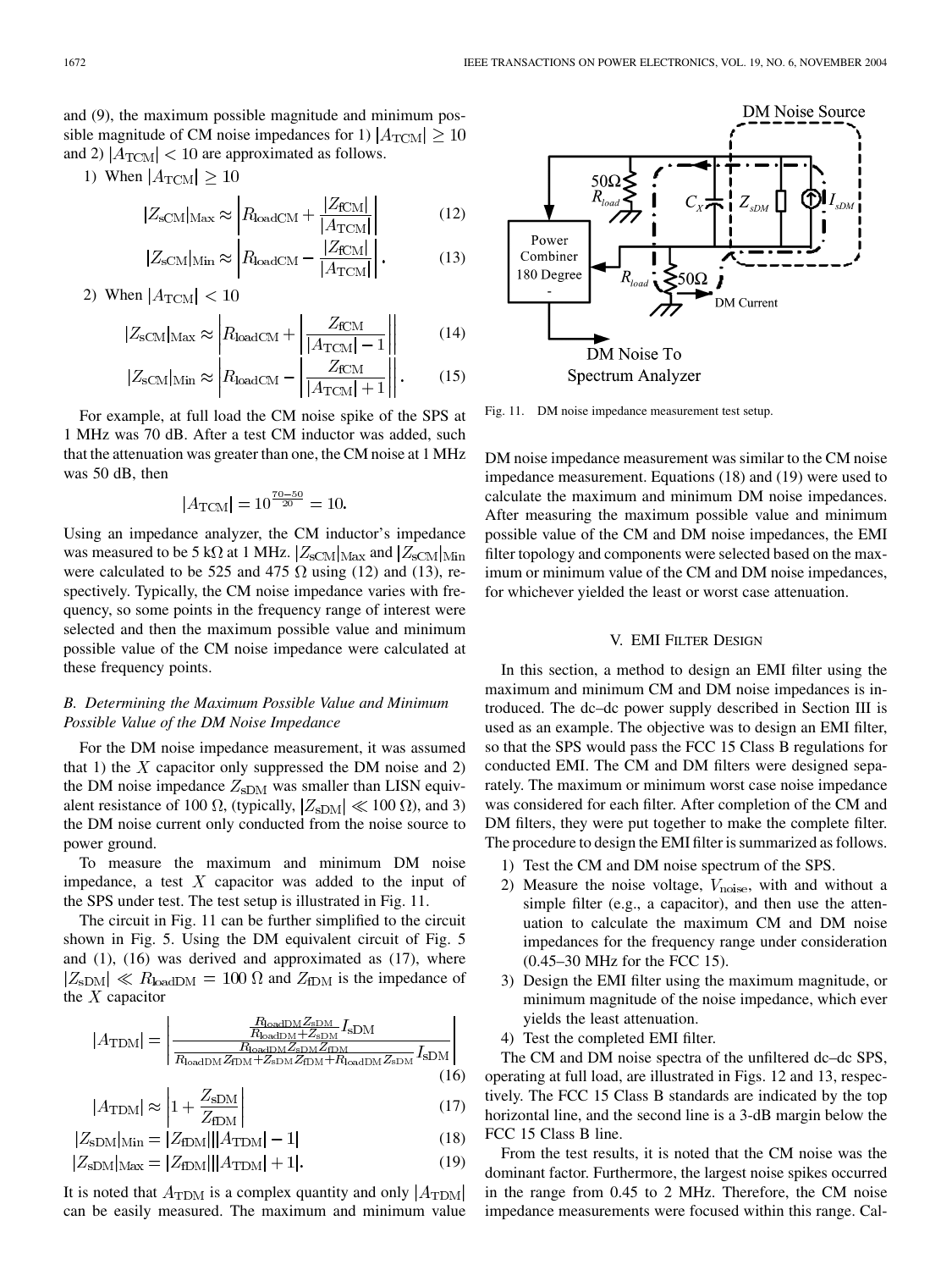

Fig. 12. CM noise spectrum of the dc–dc SPS without a CM filter.



Fig. 13. DM noise spectrum of the dc–dc SPS without a DM filter.

culations were made at different frequency points using measurements of the noise voltage  $V_{\text{noiseCM}}$  along with (1) and (12)–(15). The resulting impedances were plotted as shown in Fig. 14.

The maximum possible value and minimum possible value of the DM noise impedance from 0.45 to 2.5 MHz were calculated at different frequency points using measurements of the noise voltage  $V_{\text{noiseDM}}$  along with (1), (18), and (19). The resulting impedances were calculated as shown in Fig. 15.

## *A. CM Filter Design*

In order to design the CM filter we need to know: 1) the attenuation required to make the CM noise spectrum pass the EMI standards at the frequencies of interest and 2) the worst case, maximum, or minimum noise impedance for the frequency range of interest.



Fig. 14. Maximum value and minimum value of the CM noise impedance from 0.45 to 2 MHz.



Fig. 15. Maximum value and minimum value of the DM noise impedance from 0.45 to 2.5 MHz.



Fig. 16. CM noise equivalent circuit with the CM inductor at the input of the SPS.



Fig. 17. CM noise equivalent circuit with the  $Y$  capacitor at the input of the SPS.

For the CM part of the EMI filter, two basic topologies can be selected. In the first topology, the CM inductor faces the input of the SPS, as illustrated in Fig. 16. In the second topology, the  $Y$  capacitor faces the input of the SPS, as illustrated in Fig. 17. Using the equivalent circuits of Fig. 16 and Fig. 17, the CM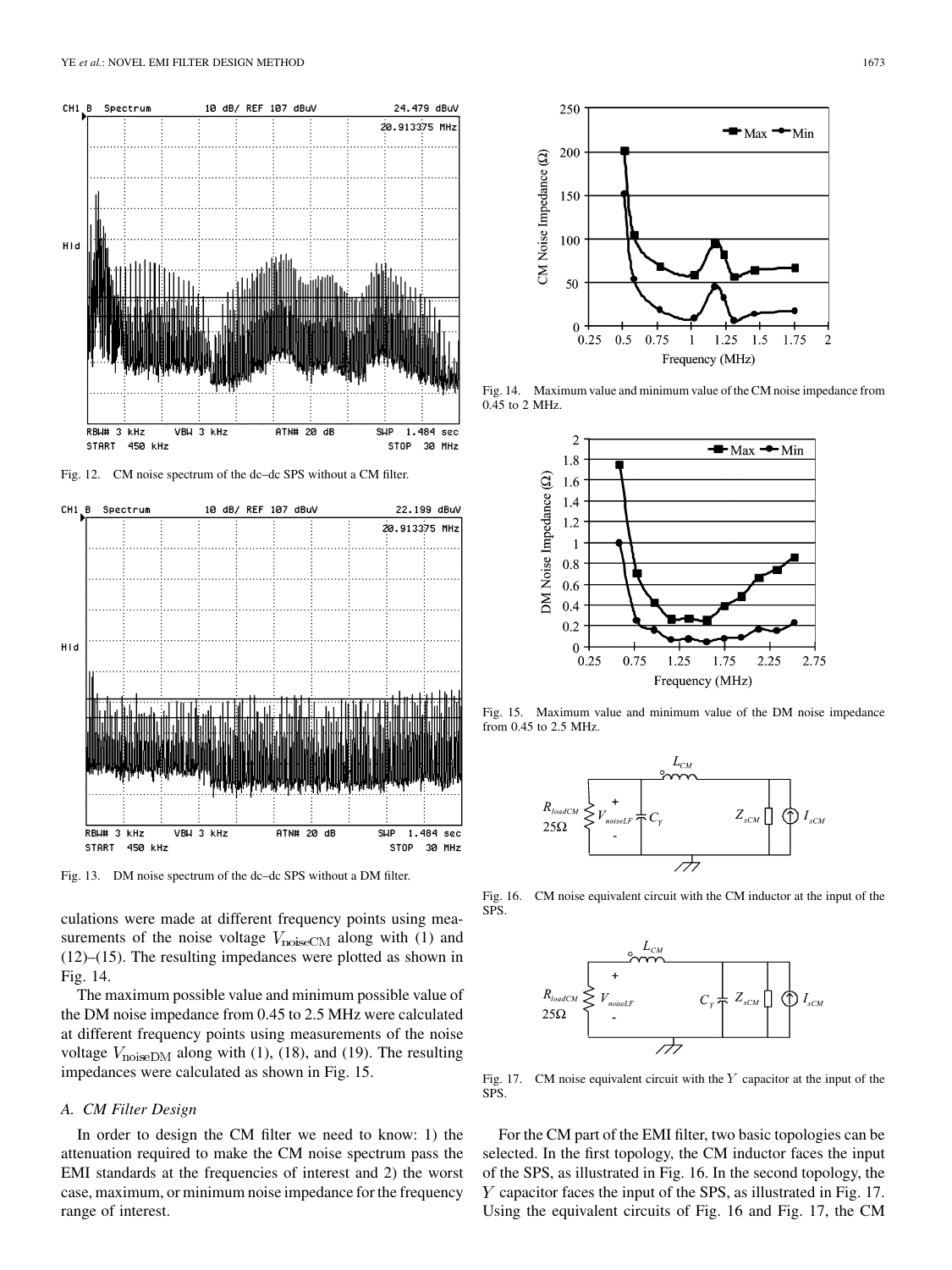

Fig. 18. CM noise spectrum test results for the topologies of Fig. 16 (CH2) with the inductor at the input and Fig. 17 (CH1) with the capacitor at the input.

noise voltage across  $R_{\text{loadCM}}$  was calculated when the filter was added.

Two topologies were tested. The test results are shown in Fig. 18. For the test, the CM inductance used was 100  $\mu$ H and the  $Y$  capacitor used was 330 nF. From the results, it was concluded that the topology of Fig. 16 should be used because it provided more attenuation at high frequencies than the topology shown in Fig. 17. This result also emphasizes the fact that noise impedance has a significant effect on the performance of the EMI filter.

In order to determine the lowest corner frequency required for the CM filter, (20) was used

$$
f_c = \frac{F_0}{\sqrt{A_{\text{TCMreq}}}}.\tag{20}
$$

 $A_{\text{TCMreq}}$  is the required attenuation at frequency  $F_0$ , and  $f_c$ is the corner frequency of the CM filter. The CM attenuation required for the SPS to pass the FCC 15 Class B standards with a 3-dB margin was plotted over the frequency range from 0.5–1.5 MHz as shown in Fig. 19. Equation (20) was evaluated at each point for the data presented in Fig. 19. The results are shown in Fig. 20. The lowest calculated filter corner frequency was  $f_c = 94$  kHz, using  $F_0 = 583$  kHz at  $A_{\text{TCMrea}} = 38$ .

To select the value of the CM inductor, the maximum noise impedance was used because it provides the least attenuation for the filter in Fig. 16, where the inductor faces the input of the SPS. From Fig. 14, it is noted that the maximum magnitude of the CM noise impedance is 205  $\Omega$ . If the phase angle of the noise impedance is neglected and we want to guarantee that CM noise impedance has little effect on the performance of the EMI filter, the impedance of the CM inductor at the frequency of interest must be much larger than the maximum magnitude of the CM noise impedance.

In fact, if we want to make sure the desired attenuation is achieved, the CM inductor's impedance must be at least double



Fig. 19. Attenuation required for the CM Noise Spectrum to pass FCC Class B standards with a 3-dB margin.



Fig. 20. CM filter corner frequency required for the CM Noise Spectrum to pass FCC Class B standards.

the maximum magnitude of the CM noise impedance. Therefore, the CM inductor's impedance at  $F_0$  must be larger than  $2 \times 205 \Omega = 410 \Omega$ , which corresponds to an inductance greater than 2  $\times$  55.9  $\mu$ H = 111.8  $\mu$ H. The inductance chosen can be any reasonable value above 111.8  $\mu$ H, so in order to leave some margin, a  $200 \mu$ H inductance was selected. The impedance of this CM inductor at 583 kHz is 732  $\Omega$  which is approximately three times the maximum magnitude of the CM noise impedance.

Ignoring the phase angle of the CM noise impedance (i.e., considering the CM noise impedance as purely resistive), the attenuation of the topology in Fig. 16, can be expressed by (21) where  $V_1$  and  $V_2$  are given by (22) and (23), respectively. Parameters  $Z_1$  and  $Z_2$  are given by (24) and (25), respectively

 $\cdot$ 

$$
|A_{\text{TCM}}| = \left| \frac{V_2}{V_1} \right| \tag{21}
$$

$$
V_1 = \frac{Z_1 Z_2}{(Z_{\text{LCM}} + Z_1)} I_{\text{sCM}}
$$
 (22)

$$
V_2 = \frac{R_{\text{load}} Z_{\text{sCM}}}{R_{\text{load}} + Z_{\text{sCM}}} I_{\text{sCM}}
$$
(23)

$$
Z_1 = \frac{R_{\text{load}} \omega_{\text{C}}}{R_{\text{load}} + Z_{\text{CY}}}
$$
(24)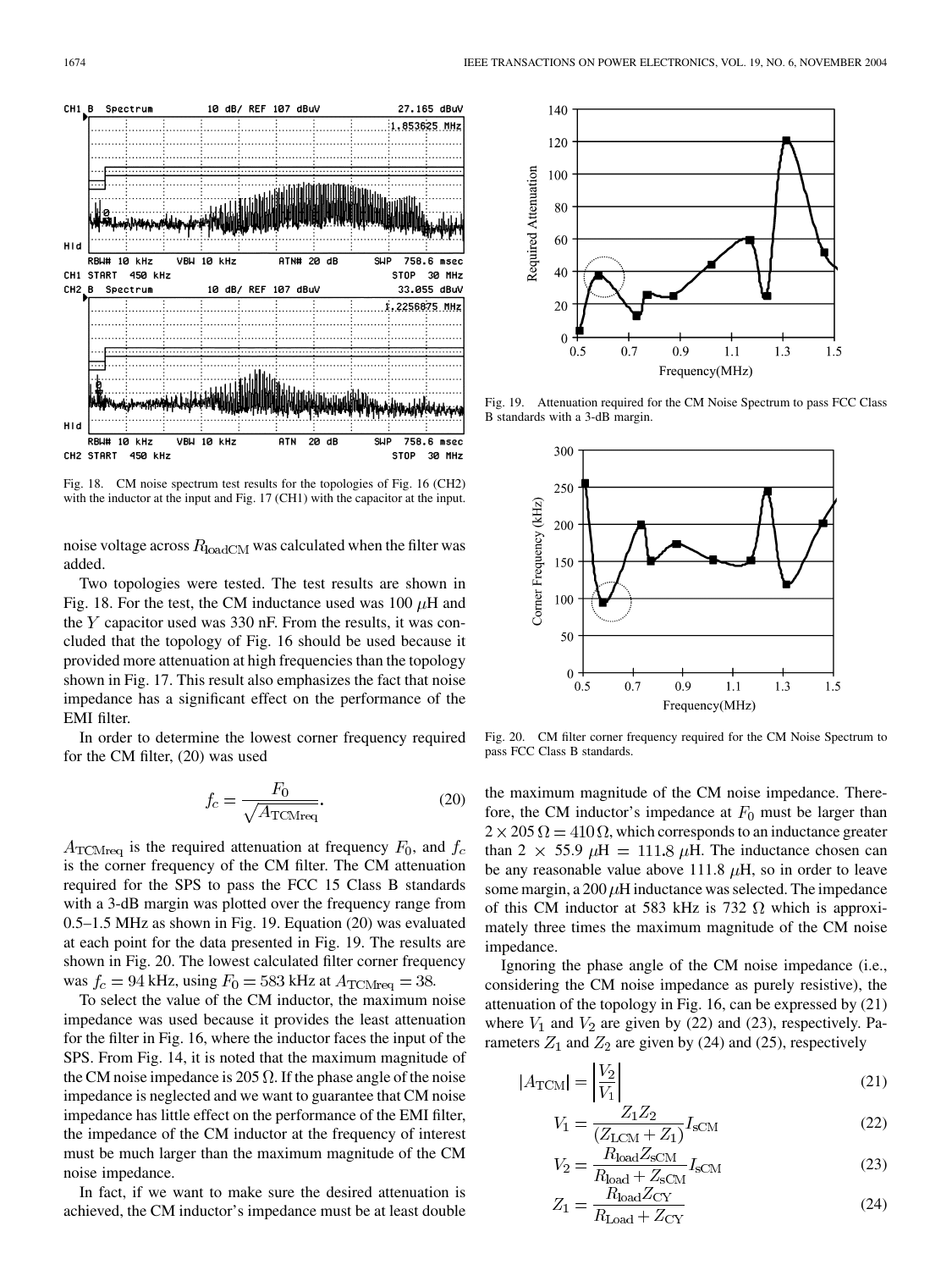

Fig. 21. Test results of the CM noise spectrum before (CH1) and after (CH2) the CM filter designed based on maximum noise impedance was added.

$$
Z_2 = (Z_{\text{LCM}} + Z_1) \left( \frac{Z_{\text{SCM}}}{Z_{\text{SCM}} + Z_1 + Z_{\text{LCM}}} \right). (25)
$$

 $Z_{\text{LCM}}$  is the impedance of the CM inductor.  $Z_{\text{CY}}$  is the impedance of the  $Y$  capacitor.  $V_2$  is the voltage across the LISN equivalent resistor shown in Fig. 16 and  $V_1$  is the noise voltage across the LISN resistor without the CM filter.

The final step in the filter design is to select the capacitance. A capacitance of 136 nF was selected using two  $C_Y$  capacitors of 68 nF each in parallel. Using this capacitance and (21), the calculated attenuation of the filter at 583 kHz was 41, which was greater than the required attenuation of 38. Fig. 21 shows the experimental results of the CM spectrum with (CH2) and without (CH1) the CM filter, where the filter was designed using the maximum noise impedance.

It is noted that the SPS with the CM filter passed the FCC 15 Class B requirements over the required frequency range and the attenuation achieved was greater than the 3-dB margin over most of the frequency range.

If the capacitance was selected based on an ideal LC filter design, the calculated capacitance required would be 14.3 nF using (26). The closest available capacitance is 16.4 nF ( $2 \times 8.2$  nF in parallel)

$$
f_c = \frac{1}{2\pi\sqrt{L_{\rm CM}C_Y}}.\tag{26}
$$

Then, using (21), with the parameters as follows  $C_V = 16.4$  nF,  $R_{\text{loadCM}} = 25 \Omega, L_{\text{CM}} = 200 \mu\text{H}$ , and  $Z_{\text{sCM}} = 205 \Omega$ , the calculated attenuation is 5.9 at 583 kHz. This is less then the required attenuation,  $A_{\text{TreeCM}} = 38$ . Fig. 22 shows the test results for the filter design based on the ideal case, using  $L_{\text{CM}} =$ 200  $\mu$ H and  $C_Y = 16.4$  nF. It is obvious that this filter does not meet the FCC Class B requirements at approximately 560 kHz.

From the above analysis, it is clear that neglecting the noise impedance leads a designer to design a filter that will not meet



Fig. 22. Test results of the CM filter based on the ideal case.



Fig. 23. DM noise equivalent circuit including the  $\pi$  DM filter topology.

the requirements. Neglecting the noise impedance, the selected  $Y$  capacitance is 16.4 nF, but when the noise impedance is taken into account, the selected capacitance of 136 nF is nearly ten times larger. The experiment results also verified this conclusion. From above analysis and experimental results it is again demonstrated that the noise impedance has a significant effect on the performance of the EMI filter.

#### *B. DM Filter Design*

The DM filter design method is similar to that of the CM filter. In order to design the DM filter we need to know: 1) the attenuation required to make the DM noise spectrum pass the EMI standards at the frequencies of interest and 2) the maximum possible value and minimum possible value of the noise impedance for the frequency range of interest.

 $A \pi$  topology was selected to suppress the DM noise, because this topology provides better performance than other simple topologies such as the LC topology. The topology, along with the noise source, its impedance and  $R_{loadDM}$ , is displayed in Fig. 23.

Since an  $X$  capacitor was used at the input of the SPS, the minimum DM noise impedance was used for the filter design. The attenuation of this topology can be expressed using (27), where  $Z_{\text{Cl}}$  and  $Z_{\text{Cs}}$  are given by (28) and (29), respectively. In (28) and (29),  $Z_{\text{CX}}$  is the impedance of the X capacitor and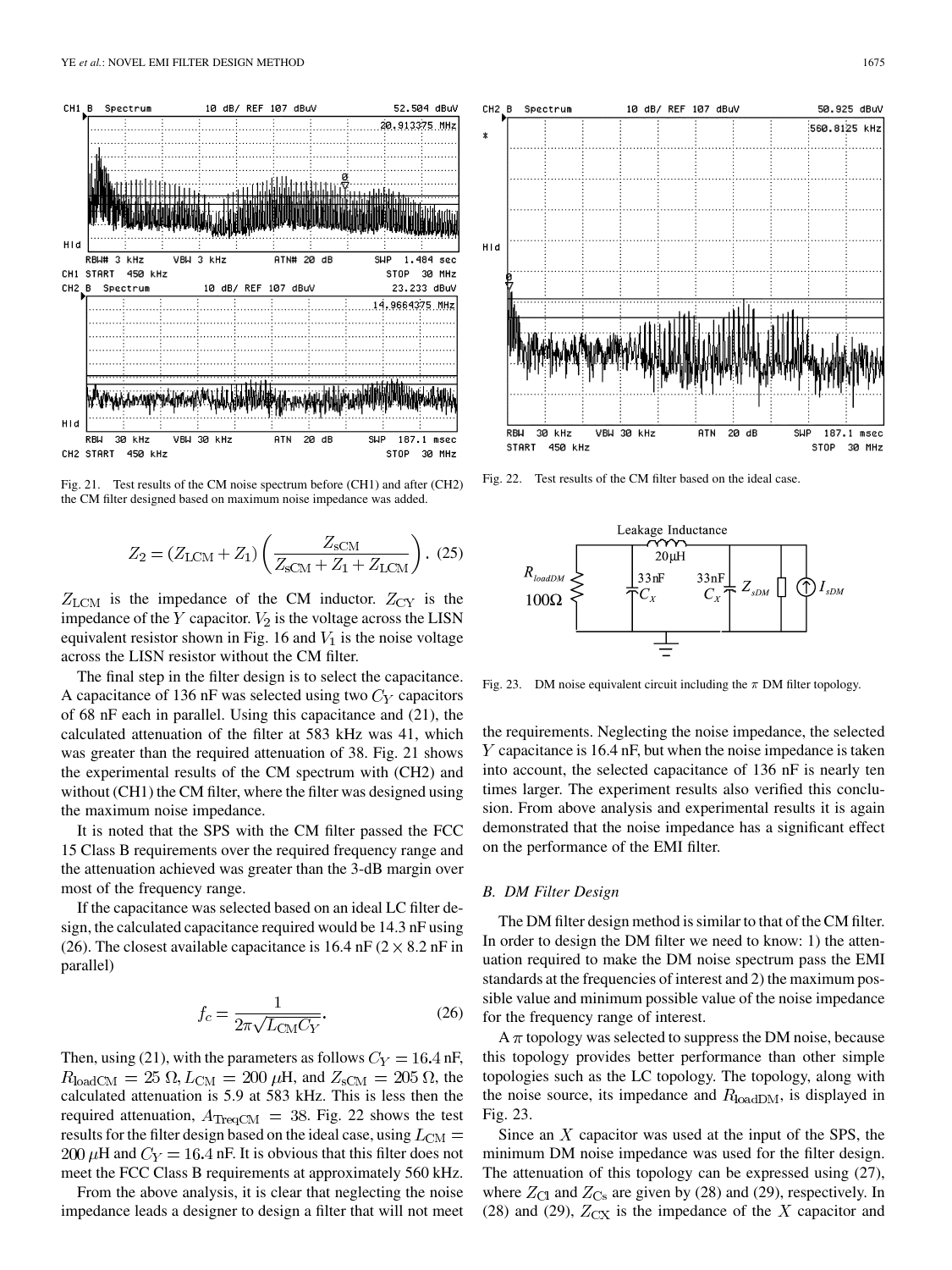

Fig. 24. Test results for DM noise spectrum before (CH1) and after (CH2) the PI filter was added with the FCC Class B limits indicated.

in (27),  $Z_{\text{LDM}}$  is the impedance of the differential mode inductance. In (27) and (28),  $R_{loadDM}$  is the LISN equivalent load resistance of 100  $\Omega$ 

$$
|A_{\text{TDM}}| = \left| \frac{R_{\text{loadDM}} Z_{\text{sDM}} (Z_{\text{Cl}} + Z_{\text{LDM}} + Z_{\text{Cs}})}{(R_{\text{badDM}} + Z_{\text{sDM}}) Z_{\text{Cs}} Z_{\text{Cl}}} \right| \tag{27}
$$

$$
Z_{\rm CI} = \frac{R_{\rm loadCM} Z_{\rm CX}}{R_{\rm loadCM} + Z_{\rm CX}}
$$
(28)

$$
Z_{\text{Cs}} = \frac{Z_{\text{CX}} Z_{\text{SDM}}}{Z_{\text{CX}} + Z_{\text{SDM}}}. \tag{29}
$$

Using the experimental results given in Fig. 13, the lowest corner frequency required was at  $F_0 = 583$  kHz. At this frequency, the attenuation needed was 4.5. It should be noted that the leakage inductance of the CM inductor was used as the DM inductance, so only one inductor was required to meet the attenuation requirements for the CM noise and the DM noise. Using (27), along with  $L_{\rm DM} = 20 \mu H, |Z_{\rm sDM}|_{\rm Min} = 0.06 \Omega$ , and  $C_X = 33$  nF, the calculated attenuation  $|A_{\text{TDM}}|$  was 7.87 at  $F_0 = 583$  kHz, which was greater than the required attenuation of 4.5. The test results of the DM noise spectrum before (CH1) and after (CH2) the DM filter was added are shown in Fig. 24. It is clear that the DM filter exceeded the FCC 15 Class B specifications over the entire frequency range by more than 3 dB.

Finally, the CM and DM filters were assembled together. The final EMI filter is illustrated in Fig. 25. A 200- $\mu$ F electrolytic capacitor was added to the output of the filter to ensure that the EMI filter would not destabilize the feedback loop of the SPS [[4\]](#page-10-0). Since the resonant frequency of this electrolytic capacitor is relatively low, it does not affect the filter design. The test results for the filter are shown in Fig. 26. From the test results, it can be noted that the filter allows the SPS to pass the FCC 15 Class B requirements for conducted EMI.

#### *C. Design Considerations*

When the method proposed in this paper is used to select components, the resonant frequency of the components should also



Fig. 25. Complete EMI filter containing the CM and DM filters for the dc–dc SPS.



Fig. 26. Test results of the total noise spectrum before (CH1) and after (CH2) the EMI filter was added to the input of the dc–dc SPS with the FCC Class B limits indicated.

be considered because at high frequencies the ESR, ESL, and end-to-end capacitance of the components cannot be neglected. At high frequencies, capacitors become inductive and inductors become capacitive. Therefore, when selecting components, we should select the components which have as high resonant frequencies as possible. Other good engineering practices, such as inductive beads, high frequency capacitors, can also be used to attenuate the high frequency EMI noise. Attention should also be paid to the layout of the EMI filter to avoid noise coupling.

Fortunately, it is observed that the high frequency noise is not a major issue to pass the EMI requirements. In this paper, the selected capacitor and inductor have high enough resonant frequency and are sufficient for the power converter to meet the EMI standards. In some special cases where the required attenuation is very large, multistage EMI filters should be employed, where smaller capacitors and inductors with higher resonant frequencies can be used. The design method is summarized in the flow chart illustrated in Fig. 27.

# VI. EXTENDING THE METHOD TO DESIGN EMI FILTERS FOR AC–DC SPS

The proposed method was used to design an EMI filter for an ac–dc power supply. Experimental results are presented for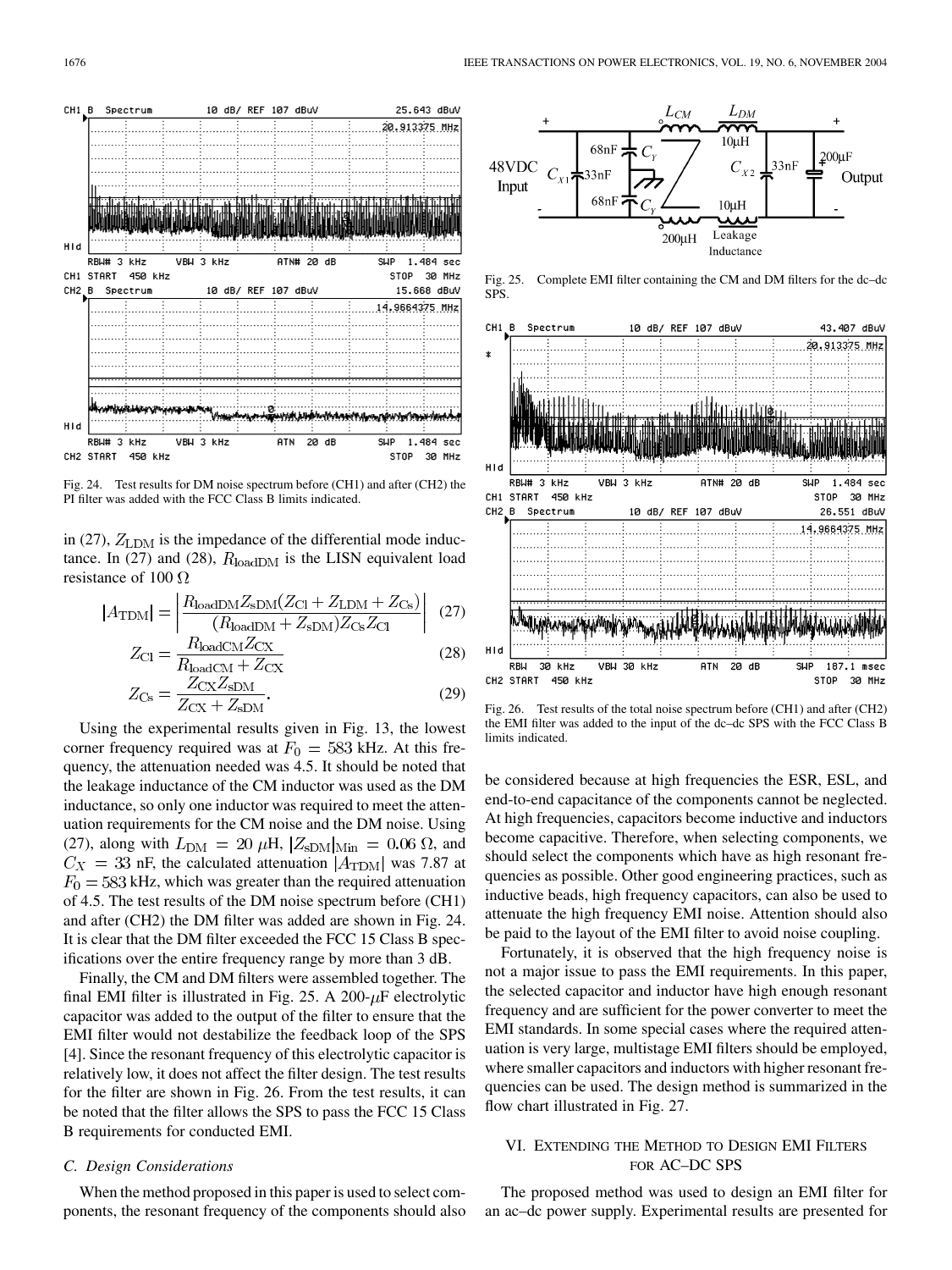

Fig. 27. Flow chart of the proposed design method.

a commercially available, ac–dc power module with a nominal input voltage of 120  $V_{RMS}$ , and an output voltage of 5.1  $V_{DC}$ at a full load current of 22 A.

After measuring the DM and CM noise spectrum and calculating the noise impedance, the filter topology was selected. The topology is illustrated in Fig. 28. A  $T$  topology was selected for CM filter because the worst case CM noise impedance was calculated as 1.9 k $\Omega$ . The attenuation required was 57 at 0.6 MHz. A  $\pi$  topology was selected to suppress the DM noise, since this topology provides higher attenuation than other simple topologies such as the LC topology. The worst case DM noise impedance was 3  $\Omega$ . The required attenuation was 20 at 0.45 MHz. Finally, the components were selected and the combined EMI filter is displayed in Fig. 28. The test results for the filter are shown in Fig. 29. It is clear that the filter exceeded the FCC 15 Class B specifications across the entire frequency range by more than 3 dB.

The method presented is not only limited to single power supplies, but it can be used to design EMI filters for paralleled switching power supply modules. The paralleled power modules can be simplified to one equivalent power module, so the method presented can be used to design the EMI filter for a power system consisting of multiple power supplies.



Fig. 28. Complete EMI filter containing the DM and CM filters for the ac–dc SPS.



Fig. 29. Test results of the total noise spectrum before (CH1) and after (CH2) the EMI filter was added to the input of the ac–dc SPS with the FCC Class B limits indicated.

# VII. CONCLUSION

An improved method to design EMI filters was proposed. The method is based on measuring the noise spectrum and using the data to calculate the maximum possible value and minimum possible value of the noise impedance, and using it in the EMI filter design. The phase information of the noise impedance is not required when using the worst case, maximum or minimum possible value of the noise impedance. In addition, design procedures were outlined in sufficient detail so that the method could be implemented for future filter designs.

The proposed EMI filter design method successfully solved the limitations of the existing EMI filter design methods. Furthermore, it is useful for finding the right direction for EMI filter design work. The significant advantage of the new procedure is that it is easy to implement. Only the maximum and minimum amplitude of CM and DM noise source impedances are required. The designed filter will guarantee that the desired attenuation can be achieved. In addition, filters designed by the proposed method can meet the requirements in one design cycle.

Finally, EMI filters were designed for dc–dc and ac–dc SPSs. Experimental results were presented to demonstrate that this method is an effective and simple way to design EMI filters, while ensuring that the required attenuation can be achieved. In addition, this method can be used to design EMI filters for power systems with multiple power supplies.